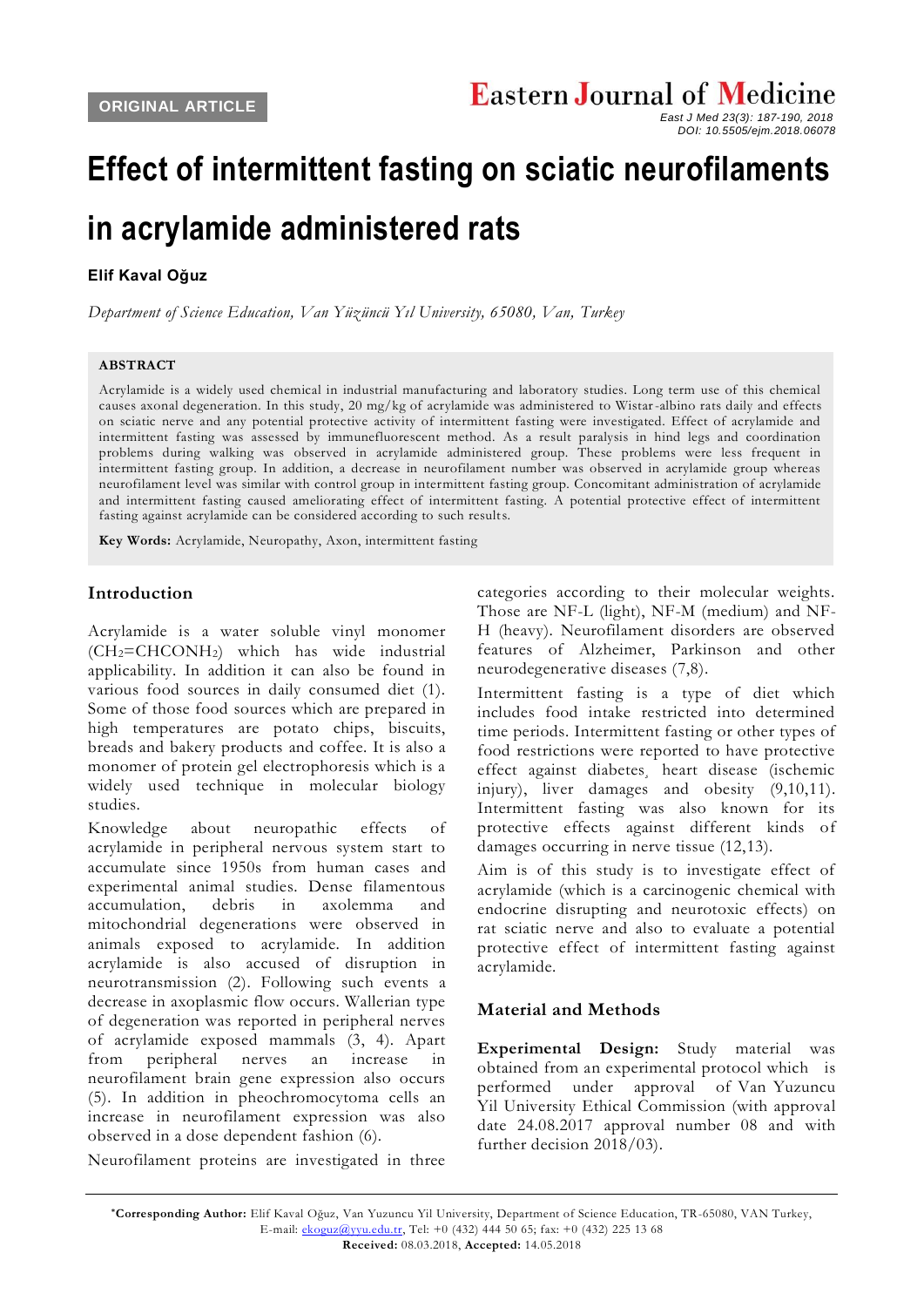

**Fig. 1.** Immunefluorescent staining of neurofilaments and myelin on sciatic nerves of experimental groups (20x). A) Control group, B) Intermittent fasting group, C) Acrylamide group, D) Acrylamide+intermittent fasting group. (Green color represents neurofilaments, red color represents myelin).

#### Experimental protocol is defined below;

Fourty female Wistar-Albino rats were divided into 4 groups including 10 animals in each group. Control group; no administration was conducted. Acrylamide group; 20 mg/kg acrylamide was administered daily with gastric gauge. Intermittent fasting group; rats were fasted for 12 hours each other day (14). Acrylamide+intermittent fasting group: 20 mg/kg acrylamide was administered daily with gastric gauge and rats in this group were fasted for 12 hours each other day. Animals were kept in a temperature, humidity and light controlled environment and in separate cages. Following 30 days of this experimental protocol

rats were anesthetized and sciatic nerves of rats from all groups were transferred into 4% paraformaldehyde. Obtained tissues were than kept in 30% sucrose solution overnight in refrigerator.

**Immunohistochemical detection of neurofilaments in axon:** To evaluate axoskeletal changes and the effects of acrylamide on the sciatic nerves, we performed double immunofluorescent staining. Immunohistochemistry technique was applied with slides of rat sciatic nerves. There were four groups of experiments for slides. The first group was control, the second was acrylamide group, the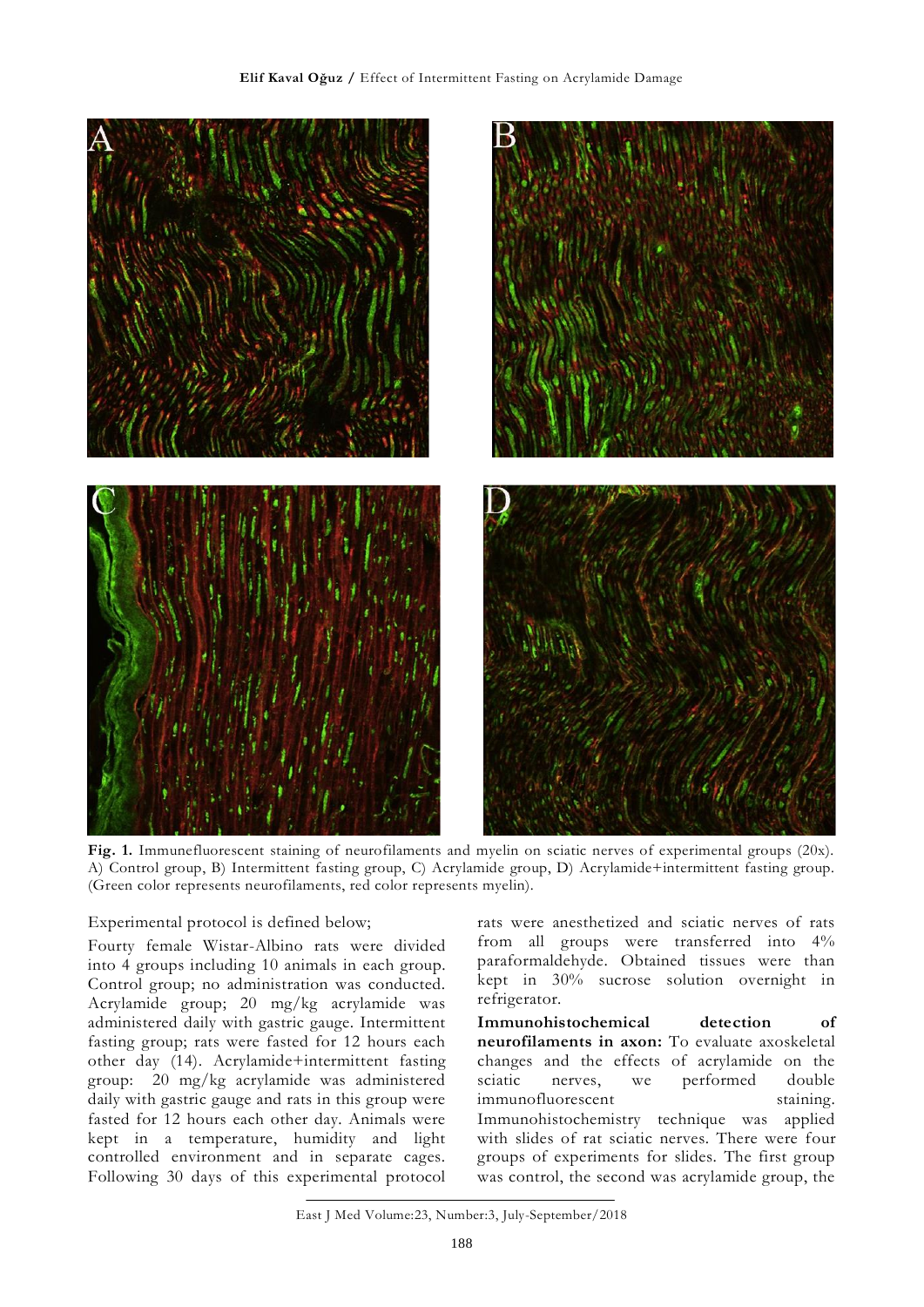third was intermittent fasting and the fourth group was acrylamide+intermittent fasting. The sciatic nerves were removed and fixed in ice-cold 4% paraformaldehyde and immersed in 30% sucrose solution in PBS for at least 24 hours for cryoprotection. The sciatic nerves were then cut with a cryostat (Leica, Germany) at 10µm thickness, mounted on poly-lysin coated slides. Slides were permeabilized and blocked with phosphate buffer saline salt solution (PBS) containing 0.1% triton-x, 3% bovine serum albumin and 5% goat serum for 30 mins at 4ºC then immunostained with primary antibodies overnight; these were mouse monoclonal antineurofilament heavy IgG (NE14, Sigma-Aldrich, St. Louis, MO, USA), and polyclonal Anti S100 (Z00311, Dako, Carpinteria, CA, USA). The slides were washed with PBS for three times, incubated with Alexa 488 goat anti mouse IgG, Alexa 568 goat anti rabbit IgG secondary antibodies (Invitrogen, Carlsbad, CA, USA) overnight. All primary and secondary antibodies were used at 1/100 dilution. Then preparations were washed with PBS three times and mounted. Negative control sections were incubated under the same conditions without primary antibody. The slides were visualized with a Zeiss LSM 510 META Axioplain 2 imaging (Fluorescence Microscope) laser scanning confocal microscope, images were photographed with a Zeiss Axiocam MRC camera, using the program Axiovision, version 4.5 (Zeiss) for image acquisition.

## **Results**

Administration of acrylamide cause locomotor abnormalities in lone acrylamide administered group in the third week of acrylamide administration. Animals were having difficulty in walking and coordinated movements in their cages. No such abnormal behavior was observed in control or intermittent fasting groups. Animals in acrylamide+intermittent fasting group showed less abnormal locomotor movements compared to animals in lone acrylamide administered group.

Staining of neurofilament showed a similar neurofilament level in axon of peripheral nerves of control and intermittent fasting. However neurofilament staining was decreased in acrylamide administered group (Figure 1C). In acrylamide+intermittent fasting group this staining level was found similar with control group. No difference between groups was observed in myelin staining (Figure 1). Negative

controls (without primary antibodies) were not stained (data not shown).

# **Discussion**

Acrylamide is reported to cause general symptoms such as paralysis in rear extremities and abnormalities in walking in experimental animals (15). In our study observed symptoms (paralysis and abnormailities in walking) are in parallel with previous studies on the subject (2, 16).

Increase in neurofilament level was reported in many studies focusing on acrylamide exposure to experimental animals (5, 6). Yu et al., (2006) found a decrease in neurofilament types (NF-H, NF-M and NF-L) in high doses of acrylamide (40 mg/kg). However they reported no difference between control group in a lower level of acrylamide dosage  $(20 \text{ mg/kg})$   $(15)$ . They also found an increase in neurofilament level in central nervous system. In this study an attenuation of neurofilament level was observed in sciatic nerve due to acrylamide administration. Dissimilarities observed in different studies dealing with acrylamide exposure may arise from differences in age and strain of experimental animals, acrylamide concentration, route of exposure and exposure period.

Neurofilament accumulation in nervous system is an observed finding in acrylamide toxicity. It was reported to cause damage via decreasing axoplasmic movement in nervous system (2, 3). Stone et al., (2001) showed no contribution of neurofilament accumulation in nerve damage caused by acrylamide. It must be kept in mind that alterations in different axonal proteins apart from neurofilament alterations can be also affecting nerve damage (17).

Although humans do not expose to acrylamide dosage administered to experimental animals (20 mg/kg/day) it is clear that they are exposed to much longer time periods of detoriating effects of acrylamide. Nevertheless intermittent fasting which is an important scientifically proven tool for longevity and a healthier life is ameliorating alterations observed in sciatic nerve tissue due to acrylamide exposure. Further studies are needed to set up experimental models to test effects of acrylamide exposure and potential methods to ameliorate its untoward effects.

**Acknowledgments**: The authors kindly thank Aso Hemn Omar and Ayşenur Kıraççakalı for laboratory studies. This study was supported by a grant (TSA-2016-5357) from Administration of